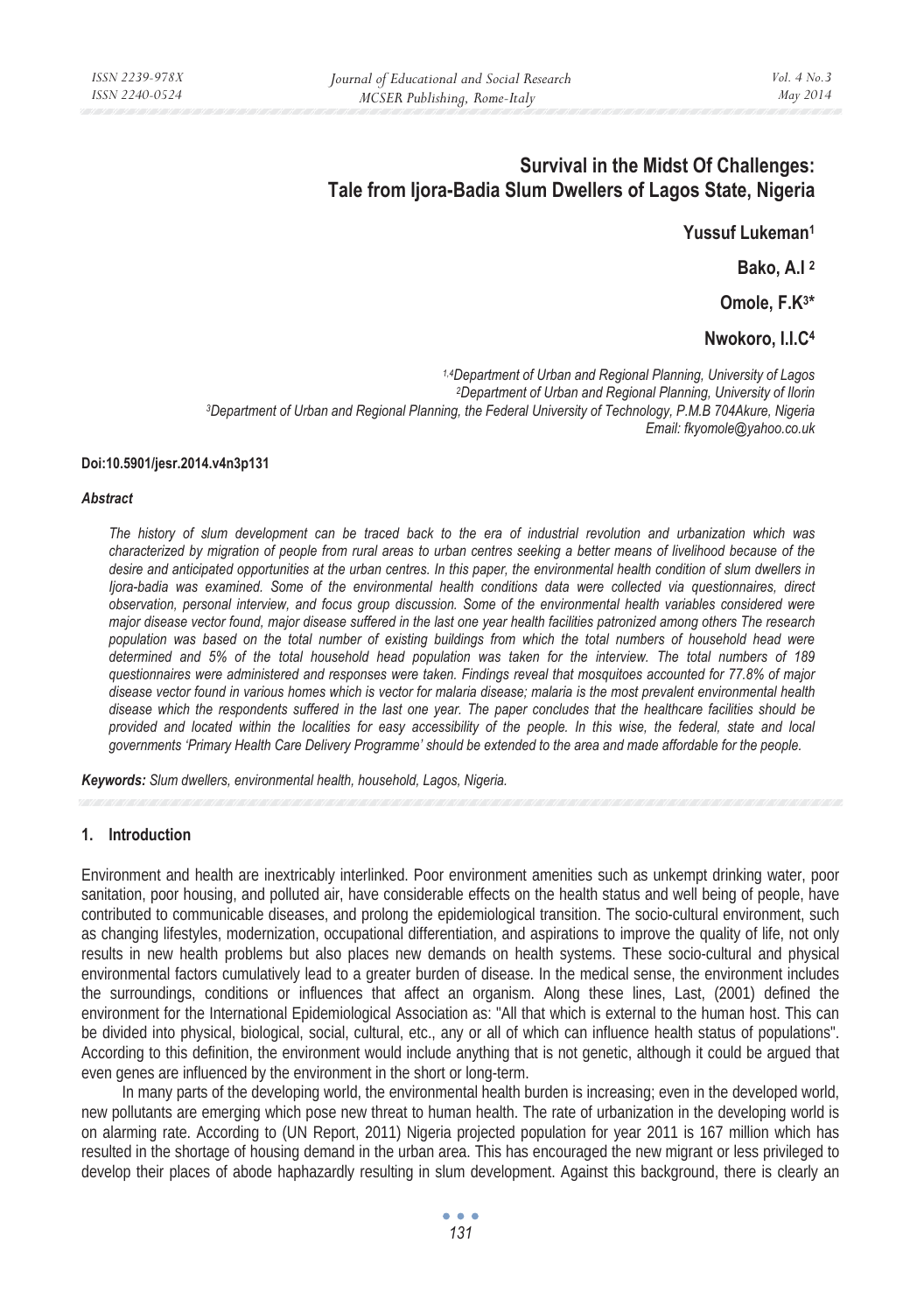urgent need for action to reduce the environmental health burden, in some of the slum areas in the country. The slum development is common in developing nations which has caused a lot of problems that are being witnessed in various urban centres where the rate at which the infrastructure facilities are being provided lags seriously behind the rate of population growth and city expansion. The most vulnerable groups to environmental health burden in urban centre are the slum dwellers (Ezzati et-al, 2004). Similarly, the recent outbreak of cholera that was witnessed in Nigeria was peculiar to unhygienic environment and unplanned neighborhood or district all over the country especially in Lagos state. The cholera outbreak was very rampant in recent times and is peculiar to most of unplanned area in which Ijora-Badia (the study area) is inclusive. In 2008, Minna the state capital of Niger state reported 230 cases and 17 deaths of outbreak of cholera (WHO, 2008). In September, 2011, Ibadan the state capital of Oyo, State, Nigeria 945 cases of cholera was recorded and 11 deaths were reported (The Nation, 2011). Again in July, 2011 in Makoko area in Lagos State, 10 cases were reported but no death was recorded (WHO, 2008, 2011). In 2008, eighty-four (84) cases of cholera were reported in the study area (Ijora-badia) and seven (7) deaths were recorded (WHO, 2008). In view of the aforementioned, this study focuses on the environmental health conditions of slum dwellers in Ijora-Badia ,Lagos, Nigeria.

## **2. The Study Area**

Ijora- Badia is one of the blighted area identified by UNDP which was also validated by the consulting firm SNC-Lavalin employed by Lagos State Government in the World Bank Assisted Infrastructure Upgrading programme for metropolitan Lagos (UNDP,1997).

Lagos is regarded as a mega city, because its population is estimated to be about 18 million people, with a population density of 20,000 persons/sq km (Mabogunje, 2002). Lagos state is on a built-up land area of about 18,558 Hectares made up of about 9,669 hectares (52.1%). residential, commercial, 1,021 hectares (5.5%); industrial, 1,448 hectares (7.8%); institutional and special areas, 2,784 hectares (14%); transportation 3,340 hectares (18%), and open spaces 52 hectares (2.8%). The Lagos metropolis comprises of 88.7 % of Lagos State (Lagos State Economic Summit (2001).

The Lagos Metropolitan area with an area of 3557 square kilometers is defined as the continuous built-up area of Lagos, starting from the Atlantic Ocean in the south and spreading eastwards, westwards, and northwards. It includes eighteen of the twenty Local Government Areas of Lagos State and, another, four Local Government Areas of Ogun State. The vast territory of the Mega City is identified as covering 10 kilometers beyond the Lagos-Ogun State boundaries into Ogun State. The UN estimates that at its present growth rate, Lagos State will be the third largest mega city in the world by Year 2015 after Tokyo in Japan and Bombay in India. The rate of population growth is about 600,000 per annum with a population density of about 4,193 persons per sq. km. In the built-up areas of Metropolitan Lagos, the average density is over 20,000 persons per square km (National Population Commission (NPC, 2006).

The study is set in the Lagos Metropolis, South Western Nigeria. Lagos Metropolis is situated within latitudes  $6^{\circ}$ 23'N and  $6^{\circ}$  41'N and longitudes  $2^{\circ}$  42'E and  $3^{\circ}$  42'E. It comprises settlements that have grown from predominantly farming and fishing villages to highly urbanized settlements. Lagos Metropolis is bounded in the west by Ojo and Ijanikin, Lekki Peninsula in the east and Ikorodu and Alagbado towns in the north. The specific location of the study area is Ijora-Badia one of the suburbs in the Apapa Local Government of Lagos State and it is located in the Southern fringe of the Lagos Metropolitan area. It is situated at the interaction point of the geographical latitude 3<sup>0</sup> 23' and longitude 4<sup>0</sup> 22'. It is bounded in the North by the Lagos Badagry expressway link bridge into the National Theatre. A railroad to Apapa forms the Eastern boundary. The South is bounded by Ajegunle another low-income residential suburb.

### **3. Literature Review**

Studies have shown that diarrhea, lower respiratory infections, malaria and other unintentional injuries are the diseases with the largest environmental contribution. Prüss-Üstün and Corvalán, (2006) estimated that 24 percent of the global disease burden and 23 percent of all deaths can be attributed to environmental factors, which can be prevented through environmental modification (such as through provision of safe water, improved sanitation, and adequate hygiene). The World Health Organization (WHO), The United Nations Children's Fund (UNICEF), and many other agencies have comprehensively shown that tackling environmental health issues is important. Environmental risk factors play a role in more than 80% of the major diseases and injuries worldwide. Developing countries carry disproportionately high environmental burden of disease, with the total number of healthy life years lost per capital as a result of environmental burden being 15-times higher in developing countries than in developed countries (Smith et al. 1999). Available global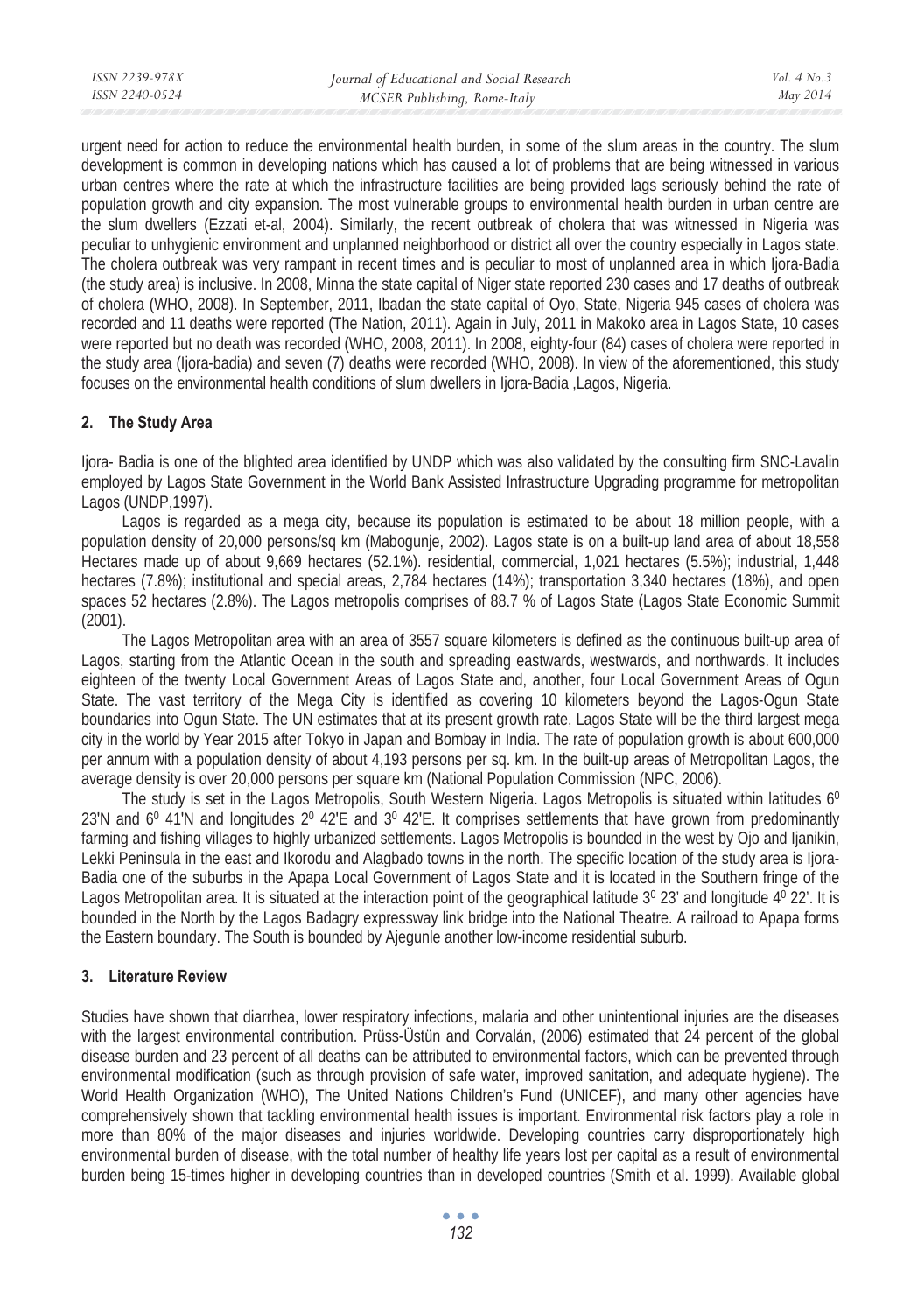evidence suggests that (a) lack of access to clean water and sanitation and (b) indoor air pollution are the two principal risk factors of illness and death, mainly affecting children and women in poor families. The impact of such environmental health risks on men and women is substantial when measured in millions of deaths and disability adjusted life years (DALYs). This underscores the need to design and implement environmental health interventions in poor countries to improve access to safe water, provide adequate sanitation, and improve air quality, both indoors and outdoors. With 1.1 billion people lacking access to safe drinking water, and 2.6 billion without adequate sanitation, the magnitude of the water and sanitation problem remains significant (WHO/ UNICEF 2005). Each year contaminated water and poor sanitation contribute toward the 5.4 billion cases of diarrhea worldwide and the 1.6 million deaths, mostly among children under the age of five (Hutton and Haller 2004). Intestinal worms which thrive in poor sanitary conditions and in the poorest communities of the developing world have infected 2 billion people and, depending upon the severity of the infection, may lead to malnutrition, anemia or retarded growth, and subsequently diminished school performance (Ivanov et al. 2004). About 6 million people are blind from trachoma, a disease caused by the lack of water combined with poor hygiene practices. A further 200 million people are infected with schistosomiasis; of these, 20 million suffer severe consequences (UNICEF 2006). The most affected are the populations in developing countries living in extreme conditions of poverty, either in urban slums or peri-urban or rural areas. Indoor air pollution a much less publicized source of poor health is responsible for over 1.5 million deaths from respiratory infection per year and for 2.7 percent of the global burden of disease (WHO 2006). In developing countries, indoor air pollution is largely attributed to smoking and the use of biomass for cooking. It is estimated that half of the world's population use solid fuels (biomass and coal) for household cooking and space heating, mainly in developing countries (Rehfuess, et al. 2006). The burden of poor environmental health falls on the most vulnerable of the poor, mainly children under the age of five, women, and the disabled and elderly. As many as half of the deaths were attributable to indoor use of solid fuel and children under the age of five years paid dearly for this (Smith, et al. 2000). In the 21 worst affected countries, most of them located in sub-Saharan Africa, approximately 5 percent or more of the total burden of disease is caused by indoor air pollution. In 11 countries, Afghanistan, Angola, Bangladesh, Burkina Faso, China, the Democratic Republic of the Congo, Ethiopia, India, Nigeria, Pakistan, and the United Republic of Tanzania indoor air pollution is responsible for a total of 1.2 million deaths a year (WHO 2007). Generally, men suffer more from outdoor air pollution. Women are exposed more to indoor air pollution, since they traditionally spend more time indoors and near the stove. By far the greatest burden of disease falls on children under the age of five (Smith et al. 2000); they are especially susceptible to environmental risks when both risk factors are considered (Ezzati et al. 2004). In humans, malaria is a disease caused by one of four parasite species belonging to the genus *Plasmodium*. The parasite is transmitted by the bite of an infected female mosquito of the genus *Anopheles*. The larval stages of *Anopheles* mosquitoes occur in a wide range of habitats, but most species share a preference for clean, unpolluted, stagnant or slowly moving fresh water (Muir, 1988).

## *3.1 Environmental health in Nigeria*

Analysis of current environmental health issues in the Nigeria presents a picture peculiar to developing countries is in "double jeopardy", suffering from 'traditional' primary environmental health problems associated with poverty and under-development as well as 'modern' secondary environmental health problem associated with unprecedented pace of industrialization and urbanization, which has brought about massive exploitation of natural resources and environmental degradation (Nigeria Demographic and Health Survey-NDHS, 2003). The primary environmental health problems include lack of sanitation and basic hygiene, unsafe water supply, inadequate waste disposal, poor food sanitation, as well as poor pest and vector control. According to the 2003 Nigeria Demographic and Health Survey (NDHS), 10.1% of the urban population has no toilet facilities of any kind whilst 61.1% use pit latrines and 28.7% use flush toilets. The survey indicates that 34. 1% of rural households have no toilet facilities at all. With regards to water supply facilities, the same survey show that 65% of the urban population have access to safe sources of drinking water, while about 70% of the rural population depend mainly on unsafe sources such as open wells, rivers streams etc. for drinking.

The secondary environmental health problems include exposure to hazardous chemicals, industrial pollution, noise pollution, climate change and stratospheric ozone depletion. Mention must be made here of the case of oil pollution from spillages in the crude oil production process. Other environmental challenges include erosion in the south east and desert encroachment from the north. The National Policy on Environment explicitly recognizes the importance of environment in the promotion of sound public health. The major thrust of the policy is to secure a quality of environment adequate for good health and well being. The recently developed National Environmental Sanitation Policy (2004) also has a major thrust of ensuring sound environmental sanitation practices that will promote sustainable development,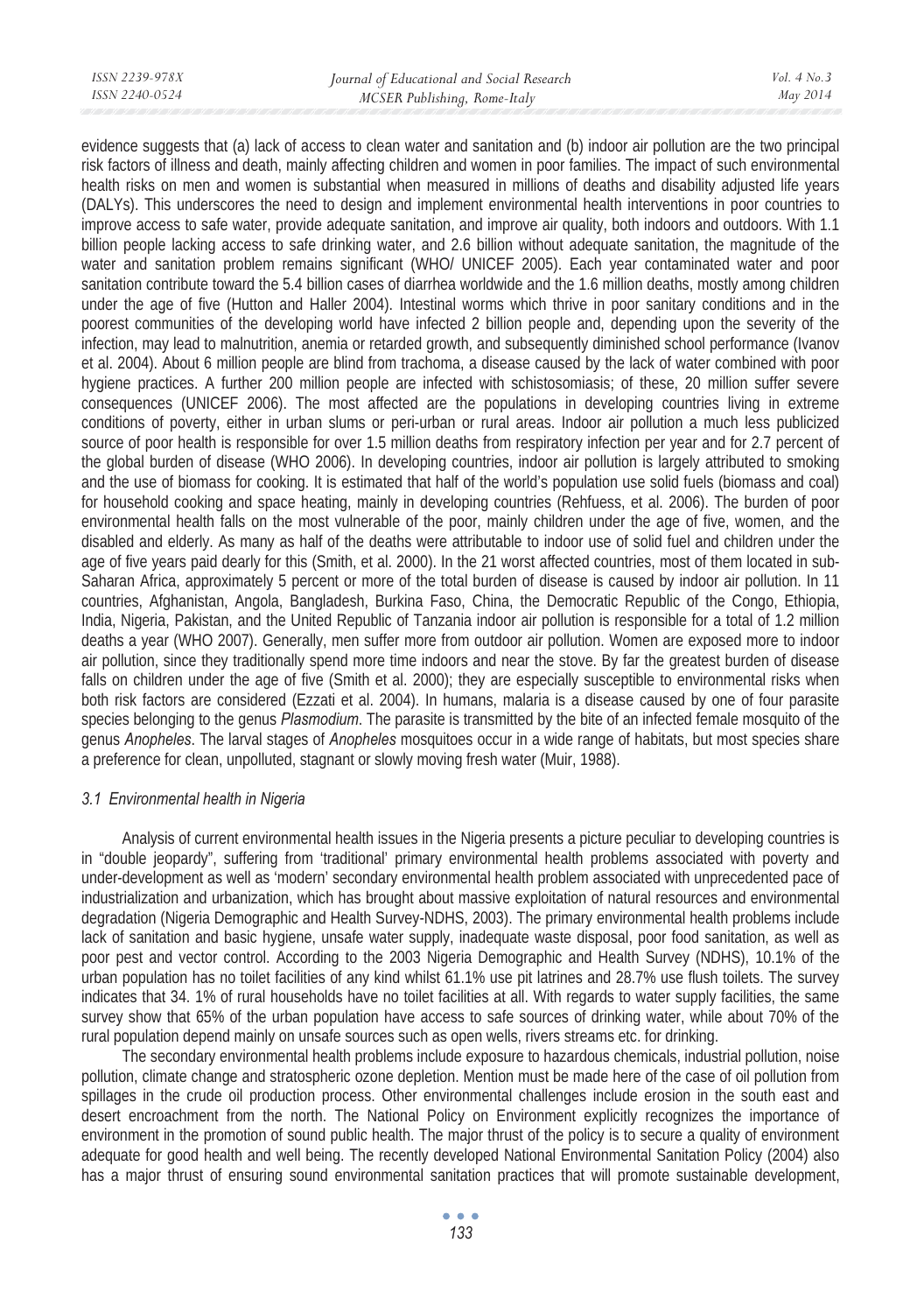public health and good quality of life. The policy document identifies the strategies, legislative provisions, institutional and funding arrangements needed for sound and sustainable environmental sanitation. In furtherance of the objectives of the policy, a National Action Plan has been developed to operationalize and translate all the components of the policy into time bound and measurable actions. Several legislative/regulatory instruments are in place to ensure environmental health and protection. These include:

- i. Federal Environmental Protection Agency (FEPA) Decree No 58 of 1988 and No. 59 of
- ii. 1992 as amended;
- iii. National Environmental Protection (Effluent Limitations) Regulations S.18 of 1991 mandatory for industries to install anti-pollution equipment and effluent treatment;
- iv. National Environmental Protection (Pollution Abatement Indus tries and Facilities Generating Wastes ) Regulations S.19 of 1991;
- v. National Environmental Protection (Management of Solid and Hazardous Wastes) Regulations S.1.15 of 1991;
- vi. Environmental Impact Assessment (EIA) Decree No 86 of 1992;
- vii. Guidelines on Hazardous Chemical Management 2001;
- viii. Guidelines on Pesticides 2001;
- ix. Blueprint on Municipal Solid Waste Management in Nigeria 2001;
- x. The Blueprint on Handbook on Waste Management 2001;
- xi. The Blueprint on Environmental Enforcement 2001;

In addition to the above, programmes in line with International Conventions and Protocols are in place for effective management of hazardous chemicals from 'cradle' to 'grave'. A lot of socio-behavioural characteristics have begun to adversely affect the life styles of the population. Mention should be made of the use of tobacco and sedentary life due to urbanization. This has increased the incidence of Non-communicable diseases such as cancers, coronary heart diseases etc. In Nigeria, about 52% of less than five years old deaths are associated with malnutrition. The problem of Malnutrition has been associated with poverty, which is the basic reason for lack of food. The major consequences of food insecurity are protein energy malnutrition and micronutrient deficiencies. A 1997 study conducted by Nigeria Demographic and Health Survey (NDHS), showed that only 26.6 % of under-five children met their recommended dietary allowances or energy, while 8.5% were mildly deficient, 46.5% moderately deficient and 18.5% severely deficient. There are three micronutrient deficiencies, which are of pubic health importance, namely vitamin A, iron and iodine. Available data shows that prevalence of vitamin 'A' deficiency in 1993 was 9.2% in children and 7.2% in mothers and an estimated 25million to 35 million Nigerians at risk of iodine deficiency.

The National Agency for Food and Drug Administration and Control (NAFDAC) is championing the safety of Food through appropriate registration of products, factory compliance, inspection and other administrative procedures for wholesomeness of food products in general, for human consumption. Of particular interest is the issue of fake and adulterated drugs which the agency is determined to eradicate. Through support from WHO, the Nutrition Division, has developed two training manuals. One for street food vendors and the other for Health officers involves in food inspection on safe handling practices for street food in Nigeria. This is part of the efforts geared towards food safety with large avenue for street vended food. In 1994 only 3,171 cases of cholera in various states in the federation were received with Case Fatality Rate (CFR) of 471 which translate to 14.85%, one of the highest in the world. The prevalent of malnutrition is indicated by measurement of (weight/age) underweight is put at 29% for under five. Stunting (height/age) and wasting (weight/height) put at 33.7% and 9.3% respectively. Nutrition Information Surveillance System in the LGAs of each state where protein-energy malnutrition (PEM) data can be reasonably generated. The trends of low birth weight have deteriorated tremendously from 16% in 1999 to 33.7% in 2003. Micro nutrient deficiencies in under five as regard vitamin A, Iodine, Iron and Zinc are 23%, 27.5%, 34% and 21%. For mother, the deficiencies rates for vitamin A, Iron and Zinc are 13%, 25%, and 24% and 28% respectively, and for pregnant women 19%, 33.8%, 40%, and 43.7%. All these clearly show different stages and condition of environmental health states in Nigeria.

## **4. Methodology**

In order to capture significant data on environmental health conditions of slum dwellers in Ijora-Badia, Lagos, Nigeria both primary and secondary sources of information were employed. These were obtained from the field through the use of research instrument such as administration of questionnaires, personal interviews, observations and focus group discussion. Secondary information were collected from reports, (published and unpublished sources), textbooks, journals, file of government agencies and parastatals. This was including the National Population Commission, The local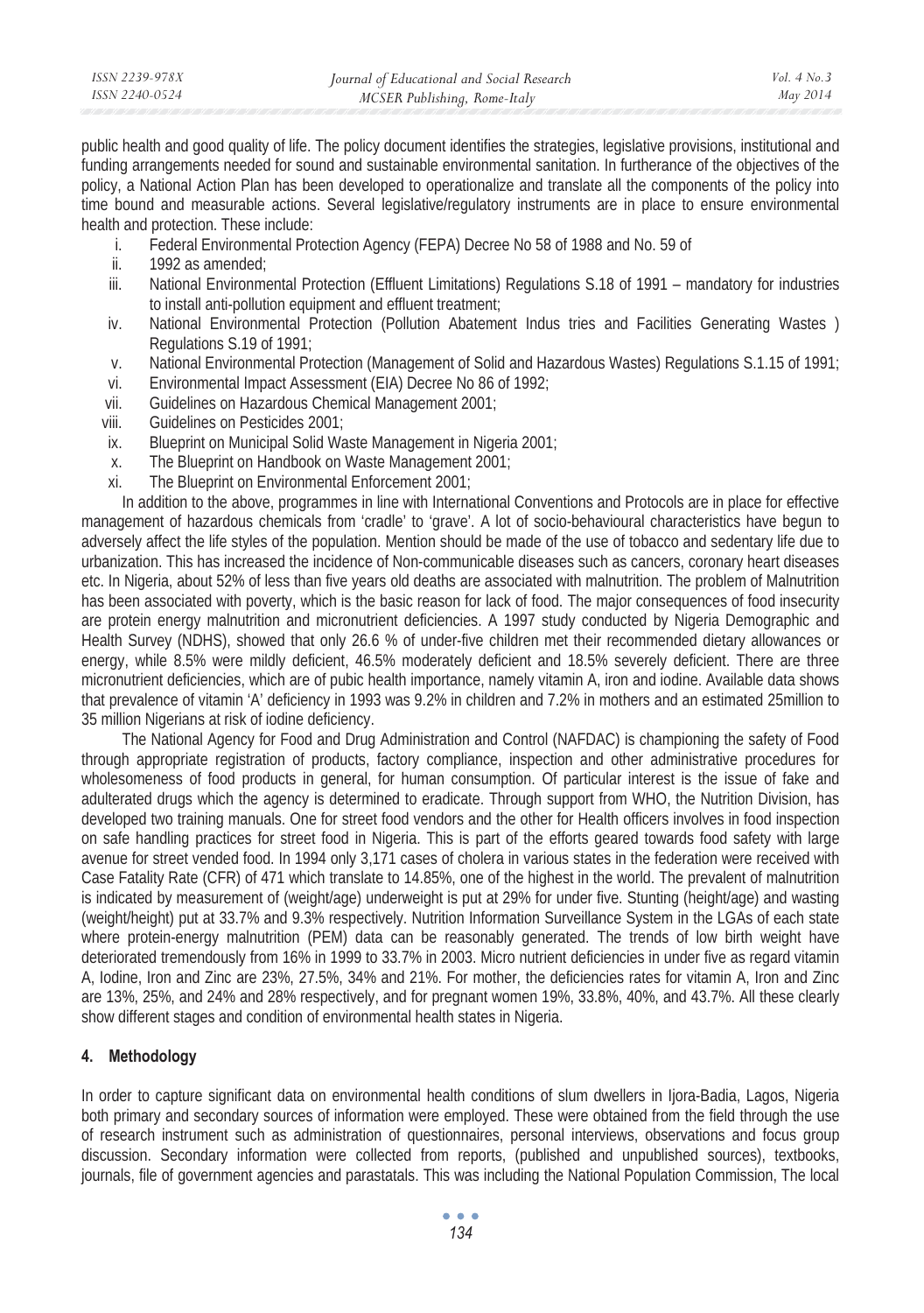government, and Internet among many others.

There are 539 residential buildings in Ijora-Badia, Lagos (Tenament Rate Department Apapa Local Government, 2011). It has an average of minimum 7 households in a building, being a high residential area of metropolitan Lagos, which is in accordance with the National Population Commission (NPC) information of 2006. Since, the minimum average households per building is 7 households, the targeted population household in the study area translate to (539 x 7) three thousand seven hundred and seventy three (3,773) households. The targeted household population of this study is 3,773 and the sample size is 5% of the targeted household population which translate to one hundred and eighty nine (189) and this becomes the total number of questionnaires administered for the study. In each district in the study area, 5% sample size were considered reasonable for this study because of the homogeneous characteristics that was peculiar to the residents in the study area.

The research adopts multi-stage sampling technique in the research procedure. First stage is the delineation and dividing Ijora-Badia into three districts namely Ijora-Badia West, Ijora-Badia central, and Ijora-Badia East (Onyeche, 2011).

Second stage is the identification of the buildings in each of the district by systematic sampling technique. All buildings in each district were arranged serially, from which the sampled buildings were selected. The  $3<sup>rd</sup>$  building forms the nth term while every 3<sup>rd</sup> building was sampled from each district.

 A randomly sampling technique was adopted in the third stage for the selection of household head sampled. This sampling method was based on household size in selected residential building. Household with highest number of people was selected.

Finally, in each of the districts, questionnaires were administered systematically and randomly selection of household head on every 3<sup>rd</sup> buildings in each district. The questionnaires were administered according to the number of buildings in the study area, as presented in table 1.

| Name of districts   | Number of Buildings in each District | <b>Number of Questionnaires Administered</b> |
|---------------------|--------------------------------------|----------------------------------------------|
| liora-badia West    | 129 buildings                        | 45                                           |
| liora-badia Central | 230 buildings                        |                                              |
| liora-badia East    | 180 buildings                        | o.                                           |
| Гоtal               | 539 Buildings                        | 189                                          |

**Table 1:** Distribution of questionnaires in the study area (Ijora-Badia).

**Source:** Tenament rate department Apapa Local Government (2012).

### **5. Research Findings**

Major findings of this study are discussed below

### *5.1 The diseases vectors found in the study area*

The diseases vectors found in different homes have direct effect on the disease that likely attack by the residents in the study area. 77.8% of disease vector found is mosquitoes, 3.2% of the disease vector found was bedbug and 19.0% of the disease vector found was cockroach. The highest disease vector found in the study area was mosquitoes which was major diseases vector for malaria, see table 2.

 **Table 2:** Major Disease Vector found in houses

| <b>Disease Vectors</b> | Frequency | Percentages |
|------------------------|-----------|-------------|
| Mosquitoes             | 147       | 77.8        |
| Bedbug                 |           | 3.2         |
| Cockroach              | 36        | 19.0        |
| "otal                  | 189       | 100.0       |

**Source:** Authors' Field Survey, 2012

*5.2 The major disease suffered in the area.* 

Table 3 shows that, 3.7% of respondents suffered from cholera disease, 85.2% of respondents suffered from malaria disease, 9.5% of respondents suffered from typhoid fever, 1.1% of respondents suffered from dysentery and 0.5% of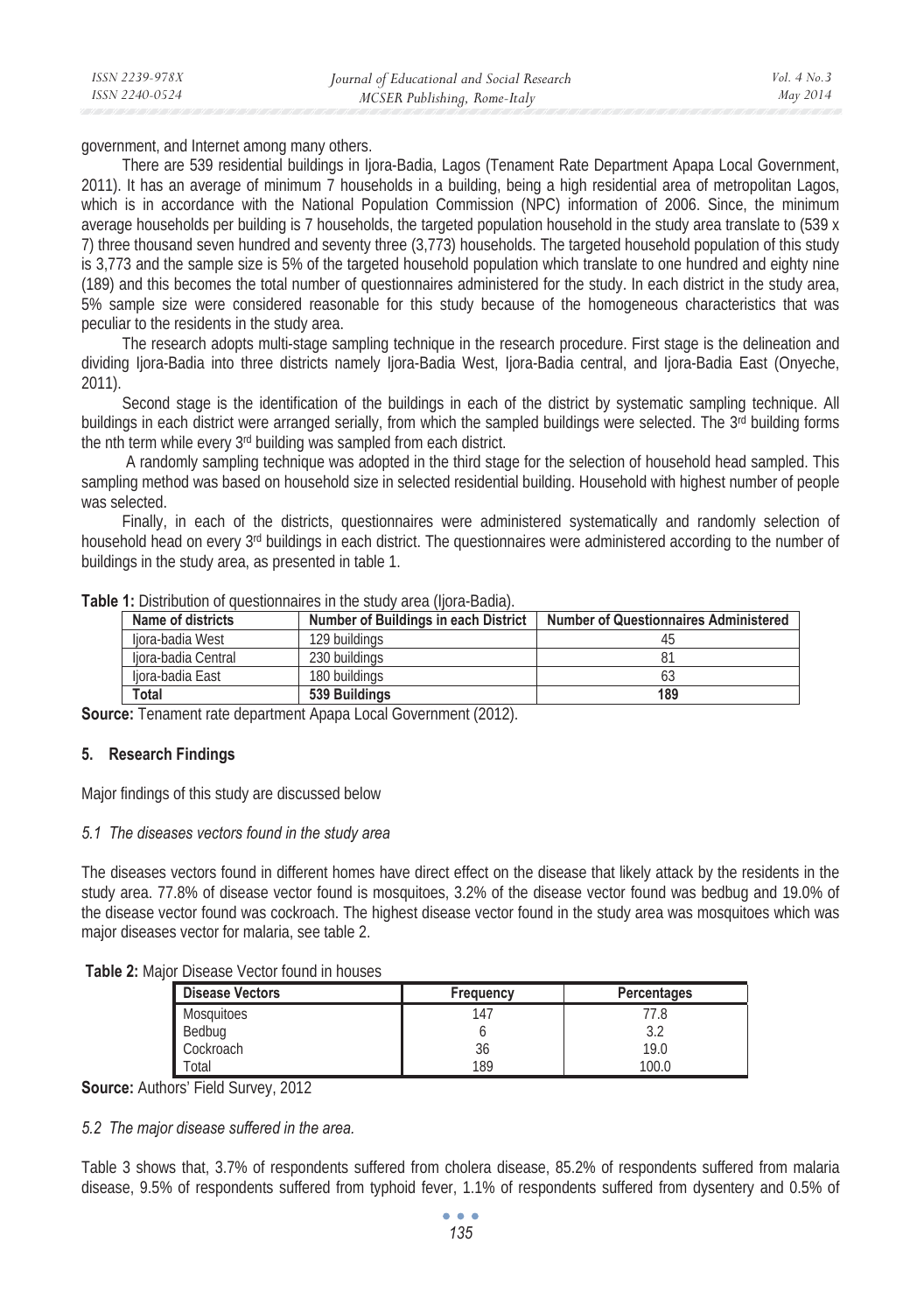respondent suffered from tuberculosis. It was deduced that malaria was the most prevalent environmental disease in the study area.

 **Table 3:** Major Disease suffered in the last one year

| <b>Major Diseases</b> | Frequency | Percentages |
|-----------------------|-----------|-------------|
| Cholera               |           | 3.1         |
| Malaria               | 161       | 85.2        |
| <b>Typhoid</b>        | 18        | 9.5         |
| <b>Dysentery</b>      |           |             |
| <b>Tuberculosis</b>   |           | С.          |
| <b>Total</b>          | 189       | 100.0       |

**Source:** Authors' Field Survey, 2012

### *5.3 The number of times respondents suffered from various diseases in the study area.*

The number of times respondents suffered from various diseases in the study area in the last one year shows that, 31.7% of respondents suffered once in last one year, 43.4% of respondents suffered twice in last one year, 15.9% of respondents suffered three times in last one year, 5.3% of respondents suffered five times in last one year and 3.7% of respondents suffered more than six times in the last one year (Table 4). It is deduced that every respondents in the study area was attacked by various diseases.

 **Table 4:** Number of times suffered from the disease in the last one year

| <b>Number of Times</b> | Frequency | <b>Percentages</b> |
|------------------------|-----------|--------------------|
| Once                   | 60        | 31.7               |
| Twice                  | 82        | 43.4               |
| Three times            | 30        | 15.9               |
| Five times             | 10        | 5.3                |
| More than six times    |           |                    |
| Total                  | 189       | 100.0              |

**Source:** Authors' Field Survey, 2012

## *5.4 Disease attributed to slum condition*

The respondents attributed some diseases to poor slum conditions in the study area which shows that, 12.2% of respondents attributed the poor slum condition to outbreak of cholera, 2.1% of respondents admitted that diarhorrea was as a result of poor slum condition,70.9% of respondents attributed the poor slum conditions to malaria disease, 10.6% of respondents belief that typhoid fever is as a result of poor slum condition, 3.7% of respondents opined that dysentery is as a result of poor slum living condition and 0.5% of the respondent attributed the poor slum living condition to tuberculosis. It can be deduced from table5 that malaria fever been experienced in the study area as most prevalent environmental disease is as a result of poor slum living condition.

|  |  |  | Table 5: Major disease attributed to poor slum condition |  |  |  |
|--|--|--|----------------------------------------------------------|--|--|--|
|--|--|--|----------------------------------------------------------|--|--|--|

| <b>Major Diseases</b> | Frequency | Percentages |
|-----------------------|-----------|-------------|
| Cholera               | 23        | 12.2        |
| Diarhorrea            |           | 2.1         |
| Malaria               | 134       | 70.9        |
| Typhoid               | 20        | 10.6        |
| <b>Dysentery</b>      |           | 3.7         |
| <b>Tuberculosis</b>   |           | c.          |
| <b>Total</b>          | 189       | 100.0       |

**Source:** Authors' Field Survey, 2012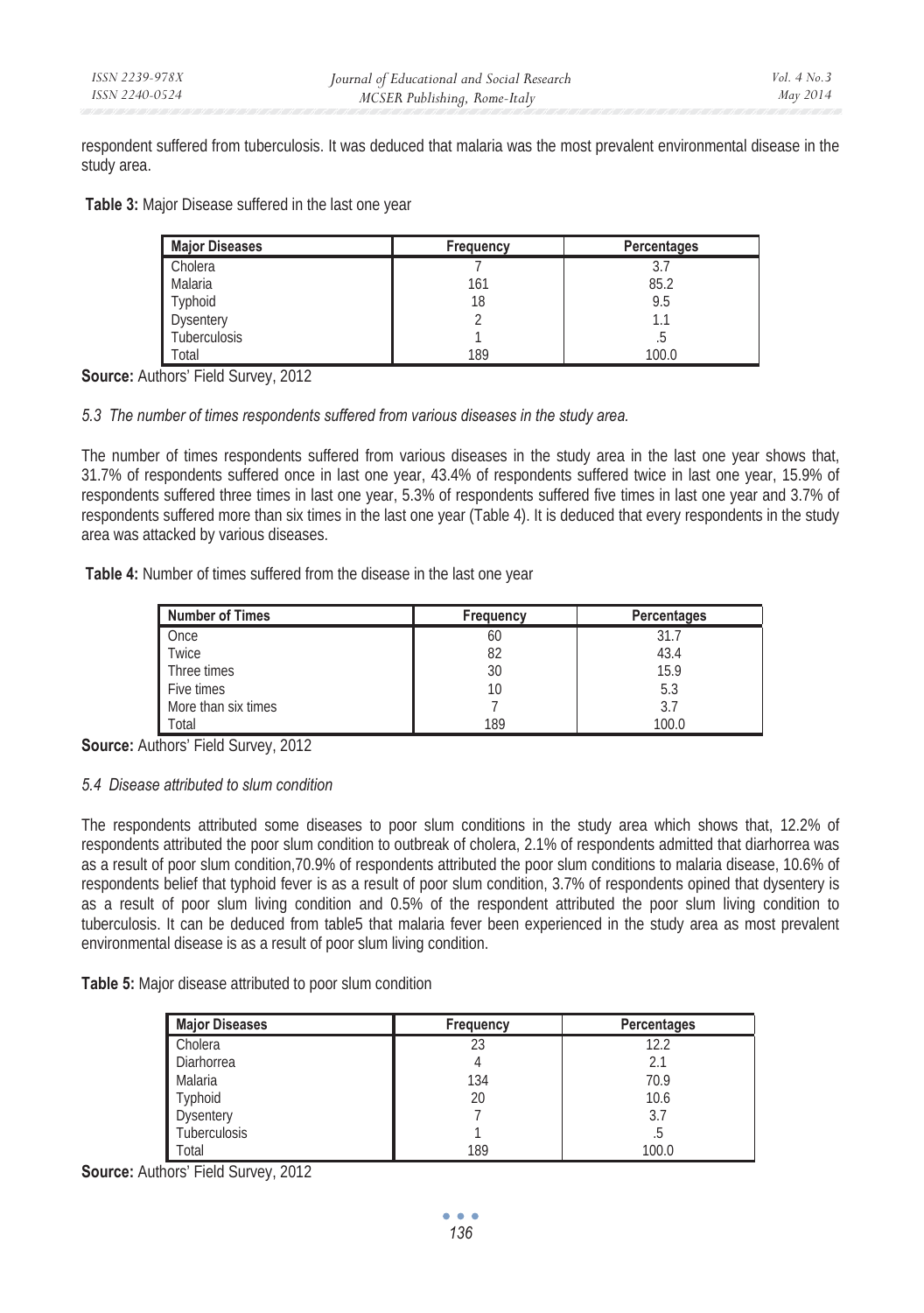### *5.5 Types of Health facilities patronized in the study area*

The health facilities patronized by the residents in the study area indicate the high level of illegal private clinic own and manage by the quack nurses. It has shown that 27% of respondents' patronized general hospital in Apapa, 35.4% of respondents patronized unregistered private clinic, 12.7% of respondents' patronized chemist, 21.2% of respondents patronized the traditional medicine and 3.7% of respondents depends on self medication. It was concluded that majority of respondents' patronized unregistered private clinic which is very dangerous to health care services of the residents in the study area. Despite, the fact that, general hospital is the most reliable health care facility, the residents prefer to patronize unregistered private clinic.

 **Table 6:** Health facilities patronized by the dwellers

| <b>Health Facilities</b>    | Frequency | Percentages |
|-----------------------------|-----------|-------------|
| General hospital            | 51        | 27.0        |
| Private clinic              | 67        | 35.4        |
| Chemist                     | 24        | 12.7        |
| <b>Traditional medicine</b> | 40        | 21.2        |
| Self medication             |           | 3.7         |
| Total                       | 189       | 100.0       |

### **Source:** Authors' Field Survey, 2012

### *5.6 Distance travelled to Health facilities.*

The distance of health facility to various houses in the study area show 47.1% of respondents considered their health facility distance less than 100 meters, 29.1% of respondents considered their health facility distance between 200m-500m, 22.2% of respondents considered their health facility distance to be between 501m-1km and 1.6% of respondents considered their health facility distance to be between 101km-3km. It is deduced that the distance of health facility is not far from their various home and those private clinic were own and manage by the quack doctors.

### **Table 7:** Distance of health facilities

| Distance to Health Facilities | Frequency | Percentages |
|-------------------------------|-----------|-------------|
| Less than 100m                | 89        | 47.1        |
| 200m-500m                     | 55        | 29.1        |
| 501m-1km                      | 42        | 22.2        |
| $101km-3km$                   |           | 1.6         |
| Total                         | 189       | 100.0       |

**Source:** Authors' Field Survey, 2012

### **6. Recommendations and Policy Guidelines**

The major recommendation and policy guidelines of this study are presented below

- The healthcare facilities should be provided and located within the localities for easy accessibility of the people. In this wise, Federal, state and local governments Primary Health Care Delivery Programme should be extended to the area and make affordable for the people.
- Countries need to recognize that the urban poor are active agents and not just beneficiaries of development. Local authorities and national governments should collaborate with the organizations of the urban poor in upgrading slums and providing alternatives to slum formation such as provision of site and services.
- Local governments should develop strategies to prevent the formation of new slums. These should include access to affordable land, reasonably priced materials, employment opportunities, and basic infrastructure and social services.
- Public investments must focus on providing access to basic services and infrastructure. Working with the